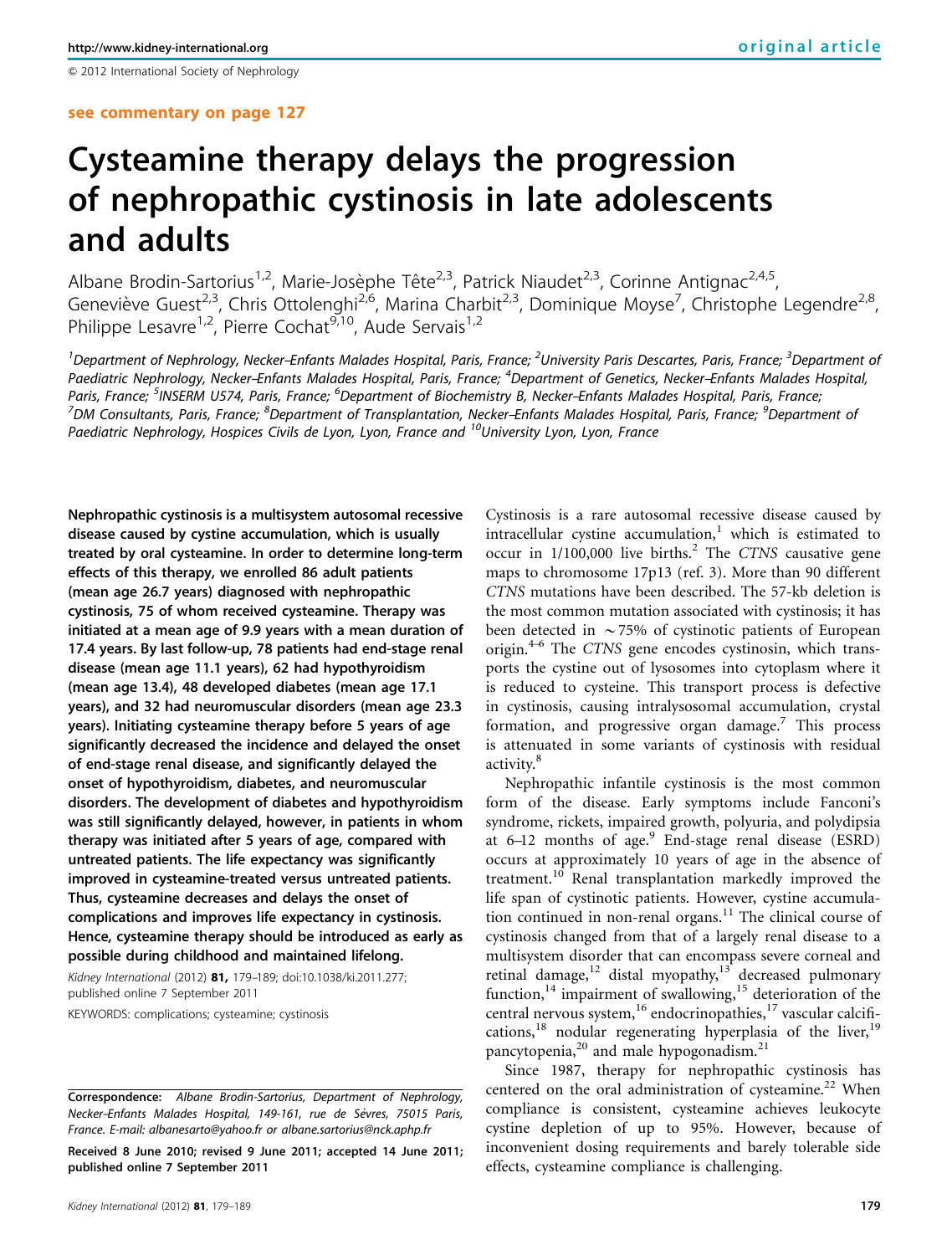<span id="page-1-0"></span>Little has been known about the long-term progression of nephropathic cystinotic patients since cysteamine treatment became available. Gahl et  $al.^{23}$  $al.^{23}$  $al.^{23}$  have recently described the natural history of nephropathic cystinosis in a cohort of 100 adults and demonstrated that long-term oral cysteamine therapy mitigates the effects of the disease. Outcome of 10 Dutch cystinotic adults has been studied $24$  but no uniform treatment strategy was applied. In 1995, Broyer et  $al.^{25}$  $al.^{25}$  $al.^{25}$ described a cohort of 33 cystinotic French adults, but only five patients were under treatment. In France, in 1999, out of 144 cystinotic patients, Cochat et  $al.^{26}$  $al.^{26}$  $al.^{26}$  reported data from 115 individuals who received cysteamine, but the long-term effect of therapy could not be analyzed. After 10 years, we studied the clinical outcomes of a cohort of French adults with nephropathic cystinosis and the impact of long-term oral cysteamine administration.

#### RESULTS

# Patient characteristics

A total of 86 adult cystinotic patients from 82 pedigrees were included (44 male, 42 female). Twelve patients were from consanguineous families. Mean age at diagnosis was 2.2 years (median 1.5; range 0.5–11.6). Mean age at last follow-up was  $26.7 \pm 7.0$  years (median 25.9; range 15.2–50.1).

The mean age at first clinical symptoms was 11.1 months (median 9; range 3–48). The earliest clinical symptoms were polyuria–polydipsia for 82% of the patients, growth retardation for 63%, and rickets for 41%. All the children had Fanconi's syndrome. Cystine corneal deposits were described at diagnosis in 71% of the patients.

Final adult height was 152.1 cm (range 129–177) and 142.1 cm (range 105–164) for men and women, respectively. Growth hormone was administered to 28 patients (33%), starting at a mean age of 10.0 years (median 10.1; range 3.6–15.6) for a mean duration of 4.3 years (median 2.7; range 0.9–11.7). Among the 58 patients who did not receive growth hormone, 10 individuals (17%) were significantly shorter than the 48 patients (83%) treated with cysteamine (mean 127.8 cm, median 129.0, range 105–150 cm versus mean 147.6 cm, median 147.0, range 111–177;  $P_{\text{Wilcoxon}}$  < 0.001).

Cysteamine therapy was administered to 75 patients (75/86, 87%), starting at a mean age of 9.9 years (median 4.3; range 0.9–38.6) with a mean duration of 17.4 years (median 18.4; range 0.9–28.4). A total of 48 patients started cysteamine therapy before 8 years of age, one patient started between 8 and 15 years, and 27 patients started after 15 years (Figure 1). For the 75 treated patients, compliance was reported as good for 26 patients (34.6%) and quite good for 31 patients (41.3%). A total of 21 patients had extended periods without treatment (seven missing data). Mean leukocyte cystine level recorded in 78 patients during the overall follow-up was  $<$  2 nmol half-cystine/mg protein for 22 patients (28.2%; mean level 1.8), between 2 and 3 for 27 patients (34.6%; mean level 2.3), and  $>$ 3 for 29 patients (37.2%; mean level 4.3).



Figure 1 | The age at which end-stage renal disease (ESRD) developed according to the age at which cysteamine therapy was introduced. The  $X = Y$  line separates the patients who started cysteamine before ESRD onset ( $n = 40$ ), on the left, and, on the right, the patients who started cysteamine after ESRD onset  $(n = 27)$ . The eight patients without ESRD are displayed with unfilled circle with their age at last follow-up. Patients who were never treated are displayed on the right part of the graph ( $n = 11$ ).

#### Renal function

ESRD developed in 78 patients (91%) at a mean age of 11.1 years (median 9.9; range 5.7–22.7). A total of 65 patients had received one kidney transplant, 11 patients had received a second kidney graft, and 2 patients had undergone three transplants. The remaining eight patients (9%) who had functioning native kidneys had a mean age of 21.5 years (median 21.0; range 15.2–28.8). Of these, five, one, and two patients, respectively, had chronic kidney disease stages 1, 3, and 4 (ref. 27).

#### Extrarenal complications

Hypothyroidism was diagnosed in 62 patients (71%) at the mean age of 13.5 years (median 11.5; range 5.8–34.8). Diabetes developed in 48 patients (55.8%) at the mean age of 16.8 years (median 15.3; range 1.1–43.6) and occurred within the first year post transplant in 8/48 patients (16.7%). Neuromuscular disorders were reported in 32 patients (37.2%) at the mean age of  $23.3 \pm 6.3$  years (median 25.9; range 7.0–35.4) and were categorized as follows: myopathy in 22 patients (68.8%), swallowing impairment in 17 (53.1%), paresis in 24 (75.0%), related to stroke in 9 patients (37.5%), mental function deterioration in 18 (56.3%), and seizures in 10 (31.3%). Cerebral imaging was performed in 38.4% of the patients (33/86). Of these, imaging was performed in response to symptoms of neurological disorders in 72.7% (24/33) of the cases, with the remaining 27.3% (9/33) performed systematically. Of the nine patients who underwent systematic imaging, results were normal in 33.3% of cases (3/9) and showed cortical atrophy in the other 66.7%. Tomodensitometry or magnetic resonance imaging performed to explore neurological symptoms were normal (13%) or showed cerebral calcifications (38%), cortical atrophy (33%), or ischemia (25%).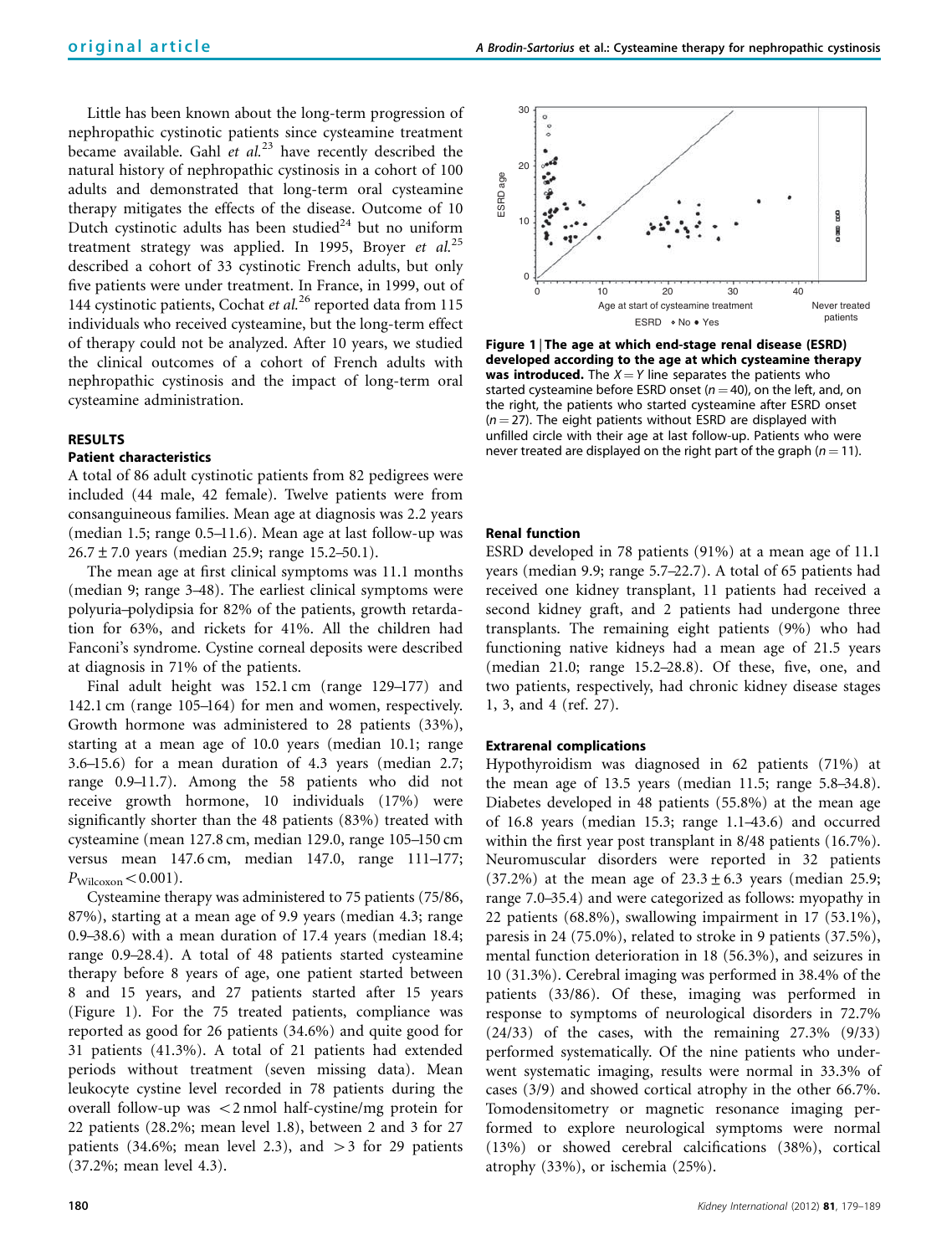Eighteen patients (20.9%) underwent splenectomy during the period 1975–1997. Since 1997, no splenectomy has been performed. Hypogonadism was reported in 29.5% of the men (13/44). None of the men had children. Among the 42 women, 3 had children (one, one, and two children, respectively). Only four patients (5%) experienced pulmonary insufficiency. All patients exhibited cystine corneal deposits causing photophobia. In total, 12 patients (14%) had corneal erosions, 3 of whom required corneal replacement.

# Effects of cysteamine therapy

Renal complications. Patients were separated into three groups: patients who started cysteamine therapy before 5 years of age ( $n = 40$ , 46.5%), after 5 years of age ( $n = 8$ , 9.3%), and those who were not treated before ESRD ( $n = 38$ , 44.2%). The characteristics of those populations are presented in [Table 1](#page-3-0). The ESRD incidence is decreased in cysteamine-treated patients versus the absence of treatment [\(Table 2](#page-5-0)). However, starting cysteamine therapy after 5 years does not significantly decrease the incidence of ESRD in comparison with the absence of treatment. The age at ESRD was  $13.4 \pm 4.8$  years (median 12.2) and  $9.6 \pm 2.6$  years (median 9.5), in the before 5-years- and after 5-years-treated patient groups  $(P<0.05)$ , respectively. Eight patients had chronic kidney disease but did not reach ESRD. All of them had been treated with cysteamine before 2.5 years of age (median 1.5, [Figure 1\)](#page-1-0).

Kaplan–Meier survival curves indicated that starting cysteamine therapy before the age of 5 years significantly delayed the ESRD onset [\(Figure 2a,](#page-7-0)  $P < 0.0001$ ). When cysteamine therapy is started after 5 years of age, ESRD is not significantly delayed in comparison with the absence of treatment ([Figure 2a\)](#page-7-0).

Renal survival was analyzed according to compliance to cysteamine therapy and impact of leukocyte cystine level  $\left($  < 3 and  $>$  3 nmol half-cystine/mg protein). Patients with good compliance had significantly delayed ESRD in comparison with patients with lower compliance or those not treated (log-rank  $P < 0.0001$ ). ESRD occurred significantly later in patients below 3 nmol half-cystine/mg protein than in patients with higher concentrations [\(Figure 2b,](#page-7-0) log-rank  $P = 0.004$ .

**Extrarenal complications.** The influence of the age at cysteamine treatment introduction on the onset of hypothyroidism, diabetes, and neuromuscular disorders was assessed according to whether patients were treated before, after 5 years of age, or not treated before the event [\(Table 2](#page-5-0)). The incidence of hypothyroidism, diabetes, and neuromuscular disorders was significantly reduced when cysteamine was started before 5 years of age in comparison with the absence of treatment. Starting therapy after 5 years still decreases the incidence of hypothyroidism and diabetes when compared with no treatment.

Survival curves indicated that treatment started before 5 years of age was associated with significant delay, compared with untreated patients, in the occurrence of hypothyroidism, diabetes, and neuromuscular disorders (log-rank  $P < 0.001$ , see [Figures 2c–e](#page-7-0)). For diabetes and hypothyroidism, a statistical significant delay of the event was still noticed between patients who started treatment after the age of 5 years compared with the absence of treatment  $(P<0.001)$ .

The total number of events among ESRD, hypothyroidism, diabetes, neuromuscular events, and death was significantly lower in the group treated before 5 years than in the other groups (median 2 versus 4;  $P < 0.001$ , [Table 1\)](#page-3-0).

Only five patients (5%), with a mean age of 21.4 years (median 20.9, range 15.7–27.2), all treated with cysteamine before 2.5 years of age, did not develop any complications. We analyzed the sequence of onset of complications. [Figure 3](#page-8-0) shows the age at the first complication onset according to the age at the start of cysteamine treatment. All patients who had the first complication after 15 years of age were treated with cysteamine before 3 years of age. The first complication consisted in ESRD  $(61/81 = 75.2\%$ , median age 9.8 years), hypothyroidism  $(16/61 = 19.8\%$ , median age 8.7 years), diabetes  $(2/81 = 2.5\%$  median age 4.8 years), and neuromuscular disorders  $(2/81 = 2.5\%$  median age 9.0 years). The percentage of patients who had at least two, three, four, and five complications were 75.6% (median age 12.4 years), 62.8% (median age 17.9 years), 37.2% (median age 24.3 years), and 12.8% (median age 26.8 years), respectively. The most frequent complications were, in the chronological order, ESRD, hypothyroidism, and diabetes.

Educational and socioprofessional outcome. Educational level was set for each patient and categorized into the following four groups: primary school (10.5%), middle school (43.0%), high school (16.3%), and university (30.2%; [Table 3\)](#page-8-0). The mean age at the start of cysteamine treatment was 21.0 (median 21.4, range 7.3–33.9), 9.9 (median 4.3, range 1.2–30.4), 6.7 (median 2.6, range 0.9–24.5), and 9.1 (median 4.2, range 0.9–38.6) years, respectively. With regard to the socioprofessional outcome, 17.4% of the patients were not professionally integrated, 39.5% were students, 31.4% were technicians, and 11.6% were senior executives. Their mean age at cysteamine treatment introduction was 16.7 (median 19.3, range 1.2–33.9), 4.4 (median 1.9, range 0.9–19.9), 11.8 (median 5.2, 1.4–38.6), and 14.7 (median 19.9, range 1.2–27.7) years, respectively.

Death. Twenty-four patients died (27.9%): 29.2% (7/24) had never been treated, 8.3% (2/24) had been treated before 5 years of age, and 62.5% (15/24) had been treated after 5 years of age ([Table 2](#page-5-0)).

Survival curves show that life expectancy is significantly improved in the patients treated before the age of 5 years when compared with the absence of treatment ( $P = 0.03$ , [Figure 2f](#page-7-0)). Starting cysteamine after 5 years of age still significantly improves the life expectancy in comparison with the untreated patients  $(P<0.05$ , [Figure 2f](#page-7-0)).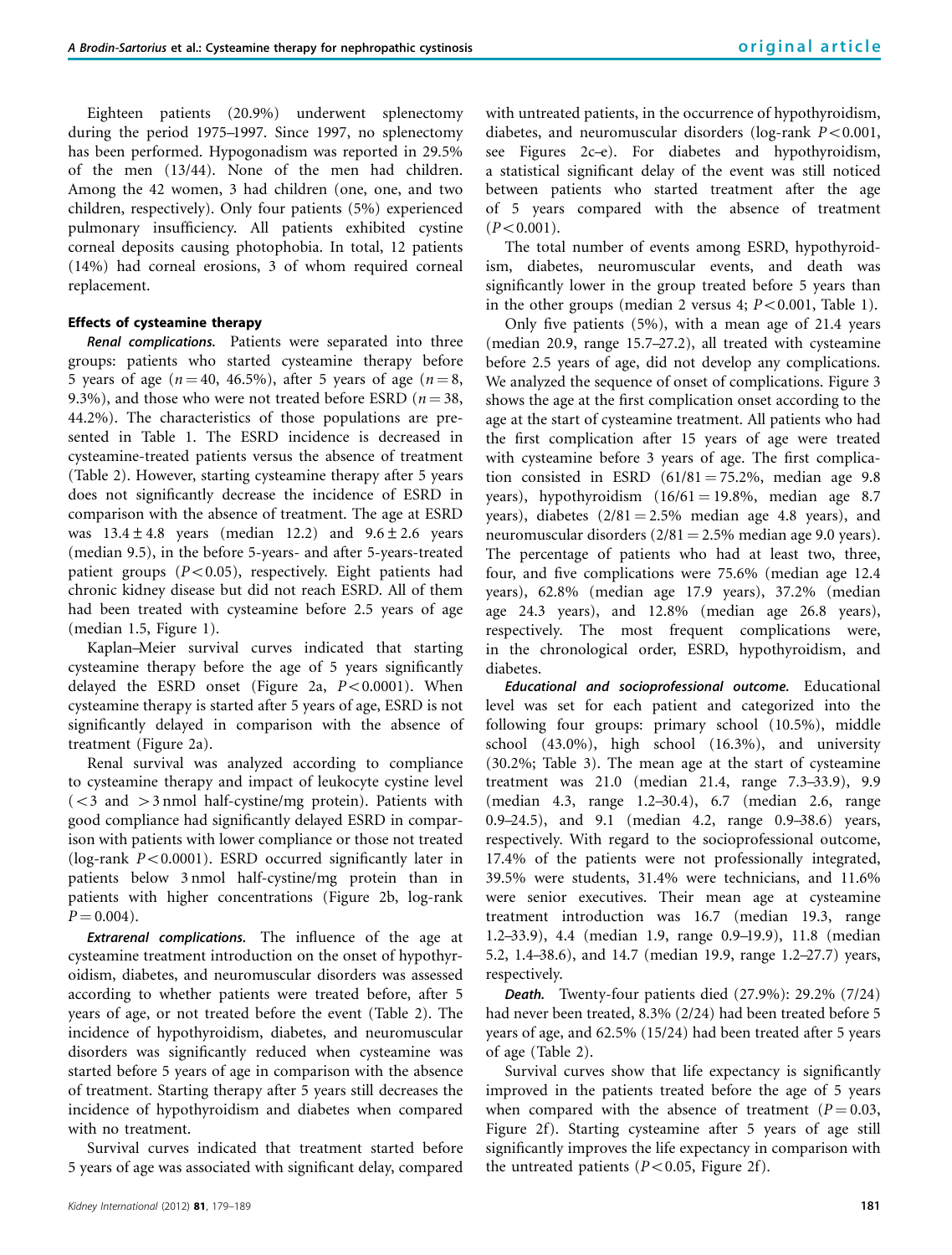<span id="page-3-0"></span>

| Table 1   Characteristics of cystinotic patients according to the age at start of cysteamine treatment |                                        |                                      |                                            |                          |                    |                                |                                |                                |
|--------------------------------------------------------------------------------------------------------|----------------------------------------|--------------------------------------|--------------------------------------------|--------------------------|--------------------|--------------------------------|--------------------------------|--------------------------------|
|                                                                                                        | $0 - < 5$ Years<br>$(M=40)$<br>(col.1) | 5 Years and<br>more (N=8)<br>(col.2) | Untreated before<br>ESRD (N=38)<br>(col.3) | $(N=86)$<br>Total        | P-value<br>Overall | $(col.1) - (col.2)$<br>P-value | $(col.1) - (col.3)$<br>P-value | $(col.2)$ $(col.3)$<br>P-value |
| Age (years)                                                                                            |                                        |                                      |                                            |                          |                    |                                |                                |                                |
| Mean $\pm$ s.d.                                                                                        | $23.4 \pm 4.4$<br>$\overline{a}$       | $28.0 \pm 6.0$<br>$\infty$           | $29.8 \pm 8.0$<br>38                       | $26.7 \pm 7.0$<br>86     | 0.001              | š                              | 0.001                          | S                              |
| Min.; Max.                                                                                             | 15.2; 31.9                             |                                      | 15.3; 50.1                                 | 15.2; 50.1               |                    |                                |                                |                                |
| Median                                                                                                 | 23.0                                   | $15.3 ; 32.8$<br>$30.7$              | 29.3                                       | 25.9                     |                    |                                |                                |                                |
| $Q1$ ; $Q3$                                                                                            | 20.7; 26.8                             | 25.1; 32.3                           | 23.6; 36.6                                 | 21.8; 31.4               |                    |                                |                                |                                |
| Sex                                                                                                    |                                        |                                      |                                            |                          |                    |                                |                                |                                |
| Men                                                                                                    | 20 (50.0%)<br>20 (50.0%)               | 5 (62.5)<br>3 (37.5)                 | 19 (50.0)<br>19 (50.0)                     | 44 (51.2%)<br>42 (48.8%) | 0.900              |                                |                                |                                |
| Women                                                                                                  |                                        |                                      |                                            |                          |                    |                                |                                |                                |
| Age at diagnosis (years)                                                                               |                                        |                                      |                                            |                          |                    |                                |                                |                                |
| C                                                                                                      | $\overline{6}$                         | $\infty$                             | 38                                         | 86                       |                    |                                |                                |                                |
| Mean $\pm$ s.d.                                                                                        | $1.8 \pm 1.8$                          | $2.5 \pm 2.0$                        | $2.6 \pm 2.5$                              | $2.2 \pm 2.1$            | 0.321              |                                |                                |                                |
| Min.; Max.                                                                                             | 0.5; 11.5                              | 0.6; 5.9                             | $0.5 ; 11.6$<br>1.6                        | $0.5 ; 11.6$<br>$1.5$    |                    |                                |                                |                                |
| Median                                                                                                 | $\ddot{.}$                             | 1.8                                  |                                            |                          |                    |                                |                                |                                |
| Q1; Q3                                                                                                 | 1.0; 1.7                               | 0.9; 4.0                             | 1.1; 3.0                                   | 1.0; 2.3                 |                    |                                |                                |                                |
| Leukocyte cystine level                                                                                |                                        |                                      |                                            |                          |                    |                                |                                |                                |
| (nmol half-cystine/mg protein)                                                                         |                                        |                                      |                                            |                          |                    |                                |                                |                                |
| $\sqrt{2}$                                                                                             | 12 (30.0%)                             | 0(0.0)                               | 10(32.3)                                   | 22 (28.2%)               | 0.135              |                                |                                |                                |
| $2-3$                                                                                                  | 17 (42.5%)                             |                                      | 8(25.8)                                    | 27 (34.6%)               |                    |                                |                                |                                |
| $\tilde{z}$                                                                                            | 11 (27.5%)                             | $2(28.6)$<br>5(71.4)                 | 13(41.9)                                   | 29 (37.2%)               |                    |                                |                                |                                |
| Not recorded                                                                                           | $\circ$                                |                                      |                                            | $\infty$                 |                    |                                |                                |                                |
| Follow-up (years)                                                                                      |                                        |                                      |                                            |                          |                    |                                |                                |                                |
|                                                                                                        | $\overline{4}$                         | $\infty$                             | $\frac{38}{2}$                             | 86                       |                    |                                |                                |                                |
| Mean $\pm$ s.d.                                                                                        | $21.9 \pm 4.5$                         | $25.5 \pm 7.3$                       | $27.2 \pm 8.0$                             | $24.6 \pm 7.0$           | 0.004              | š                              | 0.003                          | S                              |
| Min.; Max.                                                                                             | 13.8;30.6                              | 10.6; 31.8                           | 10.0; 47.0                                 | 10.0; 47.0               |                    |                                |                                |                                |
| $Q1$ ; $Q3$<br>Median                                                                                  | 18.8; 25.1<br>21.3                     | 21.5 ; 30.3<br>29.2                  | 20.5; 32.9<br>26.6                         | 19.7; 29.3<br>23.6       |                    |                                |                                |                                |
|                                                                                                        |                                        |                                      |                                            |                          |                    |                                |                                |                                |
| Start of treatment with cysteamine (years)                                                             |                                        |                                      |                                            | 75 <sup>a</sup>          | $\mathbf{D}$       |                                |                                |                                |
| Mean $\pm$ s.d.                                                                                        | $2.0 \pm 0.9$<br>$\overline{6}$        | $\infty$                             | $22.6 \pm 5.7$<br>27                       | $9.9 \pm 10.3$           |                    |                                |                                |                                |
| Min.; Max.                                                                                             | 0.9; 4.5                               | $6.0 \pm 0.9$<br>5.0; 7.3<br>5.9     | 9.4;38.6                                   | 0.9;38.6                 |                    |                                |                                |                                |
| Median                                                                                                 | $\frac{8}{18}$                         |                                      | 22.1                                       | $4.\overline{3}$         |                    |                                |                                |                                |
| $Q1$ ; $Q3$                                                                                            | 1.4; 2.3                               | 5.1 ; 6.8                            | 18.9; 24.8                                 | 1.7; 19.7                |                    |                                |                                |                                |
| Overall number of complications <sup>c</sup> (mean)                                                    |                                        |                                      |                                            |                          |                    |                                |                                |                                |
| $\overline{z}$                                                                                         | $\overline{4}$                         | $\infty$                             | $\frac{8}{30}$                             | 86                       |                    |                                |                                |                                |
| Mean $\pm$ s.d.                                                                                        | $1.8 \pm 1.2$                          | $3.5 \pm 0.8$                        | $3.8 \pm 1.1$                              | $2.8 \pm 1.5$            | 0.001              | 0.001                          | 0.001                          | SN                             |
| Min.; Max.<br>Median                                                                                   | 0.0; 5.0<br>2.0                        | 2.0; 4.0<br>4.0                      | 1.0; 5.0<br>4.0                            | 0.0; 5.0<br>3.0          |                    |                                |                                |                                |
| Q1; Q3                                                                                                 | 1.0; 3.0                               | 3.0; 4.0                             | 3.0; 5.0                                   | 2.0; 4.0                 |                    |                                |                                |                                |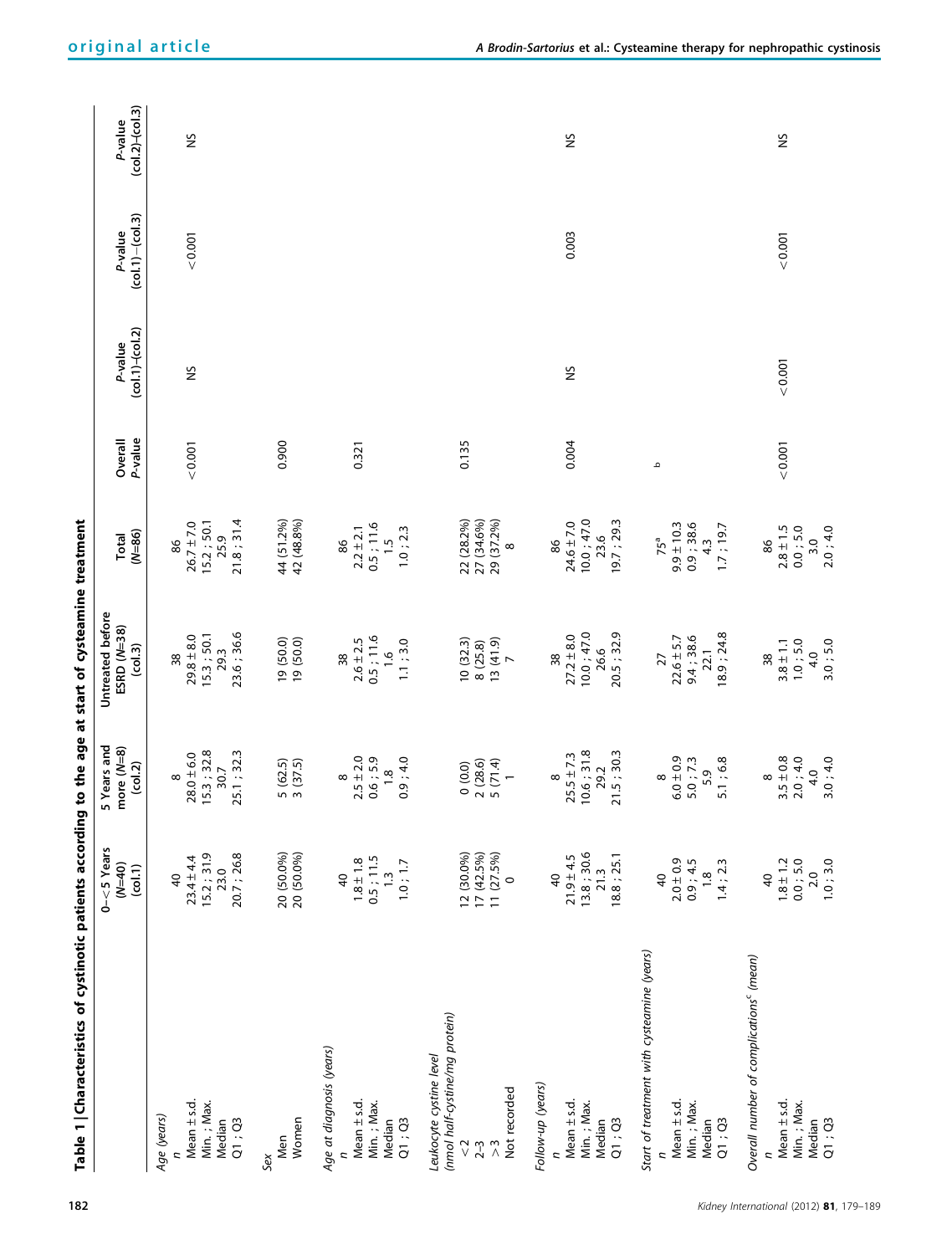| ٠ |
|---|
|   |
|   |
|   |
|   |
|   |
|   |
|   |

|                                                                                                                                                                                                                                                                                                                                                                                        | $0 - < 5$ Years<br>$(N=40)$<br>(col.1) | Years and<br>more (N=8)<br>(col.2)                              | Untreated before<br>ESRD (N=38)<br>(col.3) | $(N=86)$<br>Total | P-value<br>Overall | $(col.1) - (col.2)$<br>P-value | $(col.1) - (col.3)$<br>P-value | $(col.2)$ - $(col.3)$<br>P-value |
|----------------------------------------------------------------------------------------------------------------------------------------------------------------------------------------------------------------------------------------------------------------------------------------------------------------------------------------------------------------------------------------|----------------------------------------|-----------------------------------------------------------------|--------------------------------------------|-------------------|--------------------|--------------------------------|--------------------------------|----------------------------------|
| Overall number of complications (n, %)                                                                                                                                                                                                                                                                                                                                                 |                                        |                                                                 |                                            |                   |                    |                                |                                |                                  |
|                                                                                                                                                                                                                                                                                                                                                                                        | 5(12.5)                                |                                                                 | (0.0)                                      | 5 (5.8%)          | $0.001d$           | 0.001                          | < 0.001                        | š                                |
|                                                                                                                                                                                                                                                                                                                                                                                        | 14(35.0)                               | 0 (0.0)<br>0 (0.0)                                              | (5.3)                                      | 6 (18.6%)         |                    |                                |                                |                                  |
|                                                                                                                                                                                                                                                                                                                                                                                        | 9(22.5)                                |                                                                 | (2.6)                                      | $1(12.8\%)$       |                    |                                |                                |                                  |
|                                                                                                                                                                                                                                                                                                                                                                                        | 9(22.5)                                | $\begin{array}{c} 1 (12.5) \\ 2 (25.0) \\ 5 (62.5) \end{array}$ | (28.9)                                     | 22 (25.6%)        |                    |                                |                                |                                  |
|                                                                                                                                                                                                                                                                                                                                                                                        | 2(5.0)                                 |                                                                 | 14 (36.8)                                  | 21 (24.4%)        |                    |                                |                                |                                  |
|                                                                                                                                                                                                                                                                                                                                                                                        | (2.5)                                  | (0.0)                                                           | 10(26.3)                                   | $1(12.8\%)$       |                    |                                |                                |                                  |
| Abbreviations: Col., column; ESRD, end-stage renal disease; Max, maximum; Min, minimum; NS, not significant; Q1: lower quartile (25%); Q3: upper quartile (75%); s.d., standard deviation<br>Eleven patients did not receive any treatment. No statistical test was performed for this parameter<br>$\alpha$ No statistical test was performed as the narameter represents the orouns. |                                        | definition                                                      |                                            |                   |                    |                                |                                |                                  |
|                                                                                                                                                                                                                                                                                                                                                                                        |                                        |                                                                 |                                            |                   |                    |                                |                                |                                  |

Complications are: end-stage renal disease, hypothyroidism, diabetes, neuromuscular disorder, or death. cComplications are: end-stage renal disease, hypothyroidism, diabetes, neuromuscular disorder, or death. bNo statistical test was performed as the parameter represents the groups' definition.

dMonte Carlo estimate (exact P-value could not be calculated because of a too large number of rows and columns).

<sup>4</sup>Monte Carlo estimate (exact P-value could not be calculated because of a too large number of rows and columns).<br>The overall test used non-parametric test for quantitative parametr's searchers for qualitative parameters. The overall test unon-parametric test for quantitative parameters and Fisher's exact test for qualitative parameters. Two-by-two comparisons were performed using Hochberg adjusted test and are only displayed for statistica significant overall tests. significant overall tests.

Causes of death were linked to cystinosis or related to renal failure. Patients treated before 5 years of age died from infection  $(n = 1)$  and neurological reasons  $(n = 1)$ . In the group treated after 5 years of age, death occurred because of pulmonary edema  $(n = 2)$ , infections  $(n = 2)$ , neurological reasons ( $n = 4$ ), suicide ( $n = 1$ ), respiratory distress due to swallowing impairment ( $n = 4$ ), trauma ( $n = 1$ ), and for one patient the cause remained unknown. The non-treated patients died from pulmonary edema  $(n = 1)$ , infections  $(n = 2)$ , digestive hemorrhage  $(n = 1)$ , and neurological reasons  $(n = 3)$ .

# CTNS mutation

Genetic screening data were available for 68 patients (79%). Results showed that 66 patients were homozygous or heterozygous for a severe CTNS mutation, as already described.<sup>[1,3,28](#page-9-0)</sup> Among them, 28 patients were homozygous for the 57-kb CTNS deletion, 15 patients were compound heterozygous for that deletion and for a second mutation, and 23 patients were homozygous or heterozygous for another severe mutation. One patient was heterozygous carrying one severe mutation, whereas the second mutation could not be detected. One patient was homozygous for a mild mutation (splice site mutation,  $G110V$ ).<sup>[29,30](#page-9-0)</sup>

We compared the 28 patients homozygous for the 57-kb deletion with the other 40 patients. These two groups had similar mean age,  $26.3 \pm 6.5$  (range, 15.7–39.9) and  $27.4 \pm 6.7$ years (range, 15.1–41.1), respectively ( $P =$ not significant). The mean age at the start of cysteamine treatment was 10.1 (range 1.2–30.4) years and 8.4 years (range 0.9–33.9;  $P = not$ significant), respectively. Patient's survival was not different between the two groups. Occurrence of renal and extrarenal complications (hypothyroidism, diabetes, neuromuscular disorders) was not significantly different.

The patient with the mild mutation reached ESRD at 13.8 years. She neither had hypothyroidism nor had diabetes. Neuromuscular disorder set at 35.4 years of age and the patient died at 39.4 years of age.

# **DISCUSSION**

The analysis of this cohort of 86 adults with nephropathic cystinosis shows that early treatment with cysteamine has a positive effect on the onset of renal and extrarenal complications.

That is a second description of a large cohort of cystinotic patients after National Institutes of Health cohort published by Gahl et al. in 2007 (ref. 23). A French cohort of infantile cystinosis was described by Cochat et  $al$ <sup>[26](#page-9-0)</sup> in 1999 as an epidemiological study. The novelty of our study relies on the early introduction of cysteamine and an extended follow-up until adulthood.

Our study suggests a mortality benefit from therapy, consistent with previous data from Gahl et  $al^{23}$  $al^{23}$  $al^{23}$  Mortality rate of cystinosis in adulthood approximates one-third and death occurs before 30 years of age. The causes of death in our population, which were mostly infections or events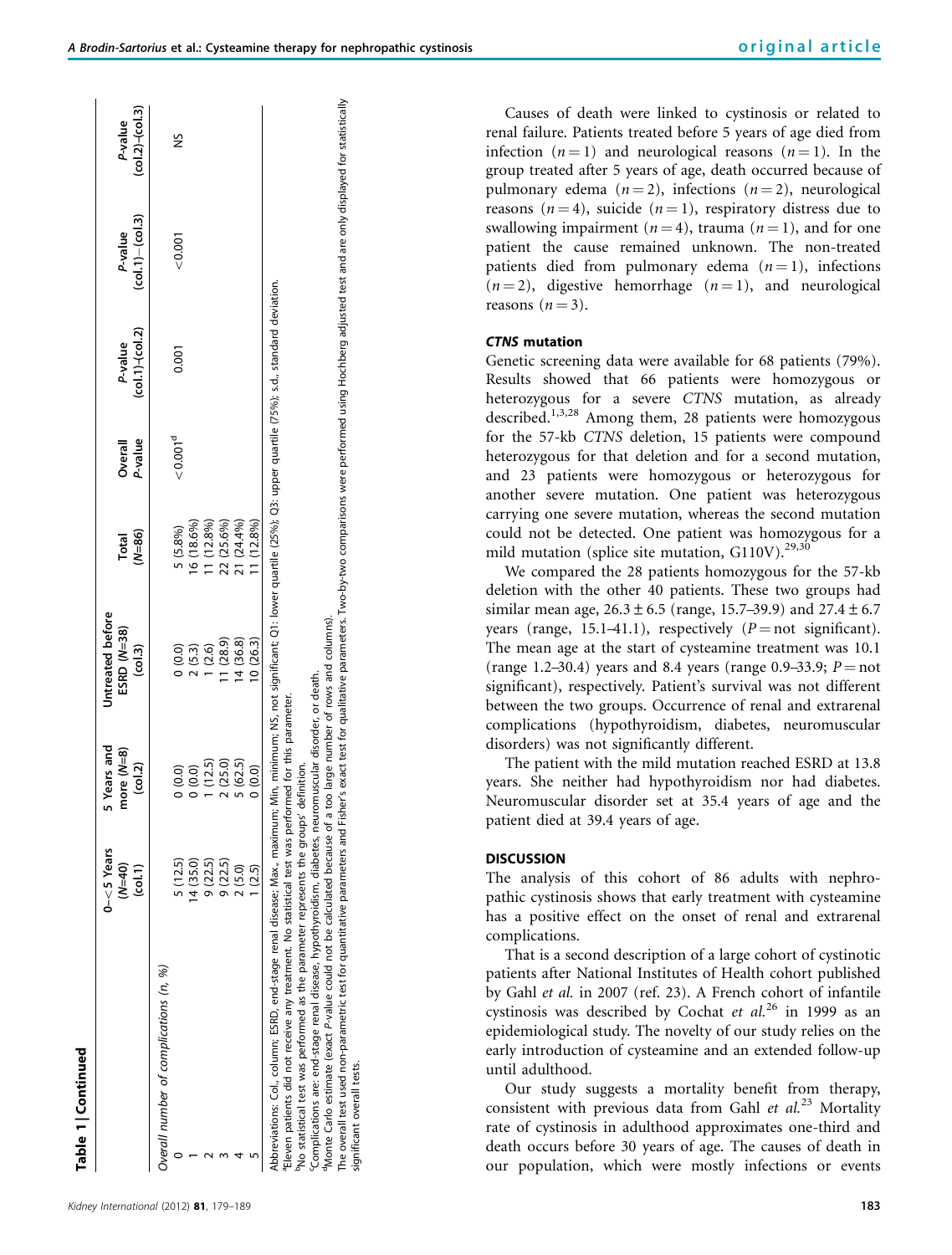<span id="page-5-0"></span>

| Table 2   Complications of cystinotic patients according to the age at start of cysteamine treatment |                                                                     |                                                                          |                                                                     |                                                                     |                    |                              |                                |                                  |
|------------------------------------------------------------------------------------------------------|---------------------------------------------------------------------|--------------------------------------------------------------------------|---------------------------------------------------------------------|---------------------------------------------------------------------|--------------------|------------------------------|--------------------------------|----------------------------------|
|                                                                                                      | $0 - < 5$ Years<br>(col.1)                                          | 5 Years and<br>more (col.2)                                              | Untreated before<br>event (col.3)                                   | $(N=86)$<br>Total                                                   | P-value<br>Overall | $(col.1)-(col.2)$<br>P-value | $(col.1)$ $(col.3)$<br>P-value | $(col.2)$ - $(col.3)$<br>P-value |
| ESRD (Y/N)<br>Yes<br>$\frac{1}{2}$                                                                   | 8 (20.0%)<br>32 (80.0%)                                             | $\begin{array}{c} 0.006 \\ 8 \ (100.0\%) \end{array}$                    | $\begin{array}{c} 0\ (0.0\%) \\ 38\ (100.0\%) \end{array}$          | 8 (9.3%)<br>78 (90.7%)                                              | 0.006              | $\frac{5}{2}$                | 0.001                          | S                                |
| Age at ESRD (years)<br>$Mean \pm s.d.$<br>Min.; Max.<br>Median<br>Q1; Q3                             | $13.4 \pm 4.8$<br>6.3; 22.8<br>9.6; 17.7<br>12.2<br>32              | $6.7; 13.6$<br>9.5<br>7.4; 11.5<br>$9.6 \pm 2.6$<br>$\infty$             | 5.7; 14.4<br>8.3; 10.5<br>$9.5 \pm 2.0$<br>0.6<br>38                | $11.1 \pm 4.0$<br>5.7 ; 22.8<br>8.4 ; 13.1<br>່ຈຶ<br>78             | 0.001              | 0.048                        | 0.001                          | $\frac{5}{2}$                    |
| Hypothyroidism (Y/N)<br>Yes<br>$\frac{1}{2}$                                                         | 19 (47.5%)<br>21 (52.5%)                                            | $4(26.7%)$<br>11 (73.3)                                                  | $1(3.2)$<br>30 (96.8)                                               | 24 (27.9%)<br>62 (72.1%)                                            | 0.001              | $\frac{5}{2}$                | 0.001                          | 0.027                            |
| Age at hypothyroidism (years)<br>Min.; Max.<br>Mean $\pm$ s.d<br>Median<br>Q1; Q3                    | 10.1; 16.9<br>6.1; 23.9<br>$13.5 \pm 4.7$<br>12.7<br>$\overline{z}$ | 10.9; 25.9<br>$17.9 \pm 7.3$<br>9.5 ; 29.2<br>14.5<br>$\equiv$           | $11.7 \pm 5.9$<br>5.8; 34.8<br>8.5; 13.7<br>10.4<br>29              | $13.5 \pm 6.2$<br>5.8; 34.8<br>9.1; 16.2<br>11.5<br>5               | 0.010              | SN                           | SN                             | 0.003                            |
| Age at diabetes (years)<br>Diabetes (Y/N)<br>Yes<br>$\frac{1}{2}$                                    | 29 (72.5%)<br>11 (27.5%)                                            | $6(35.3)$<br>11 $(64.7)$                                                 | 3 (10.3)<br>26 (89.7)                                               | 38 (44.2%)<br>48 (55.8%)                                            | 0.001              | 0.010                        | 0.001                          | 0.049                            |
| Mean $\pm$ s.d.<br>Min.; Max.<br>Median<br>Q1; Q3                                                    | 13.0; 21.2<br>9.1; 28.9<br>$17.6 \pm 6.1$<br>16.6<br>$\Xi$          | $21.6 \pm 10.1$<br>14.2 ; 27.7<br>8.0; 43.6<br>21.1<br>$\overline{z}$    | 11.7; 18.2<br>$14.4 \pm 5.3$<br>1.1 ; 25.6<br>13.7<br>26            | 11.9; 20.8<br>1.1; 43.6<br>$16.8 \pm 7.3$<br>15.3<br>$\frac{48}{5}$ | š                  |                              |                                |                                  |
| Neuromuscular disorders (Y/N)<br>Yes<br>$\frac{1}{2}$                                                | 34 (85.0%)<br>6 (15.0%)                                             | 13 (46.4)<br>15 (53.6)                                                   | $\begin{array}{c} 7 (38.9) \\ 11 (61.1) \end{array}$                | 54 (62.8%)<br>32 (37.2%)                                            | 0.001              | 0.002                        | 0.001                          | š                                |
| Age at neuromuscular disorders (years)<br>Mean $\pm$ s.d.<br>Min.; Max.<br>Q1; Q3<br>Median          | 11.0; 23.4<br>11.8; 21.4<br>$17.8 \pm 5.2$<br>19.6<br>$\circ$       | $18.2 ; 35.4$<br>$26.7$<br>22.5; 31.5<br>$26.6 \pm 5.4$<br>$\frac{5}{2}$ | 20.6; 25.1<br>$21.9 \pm 5.5$<br>7.0; 27.2<br>24.0<br>$\overline{1}$ | 20.0; 26.9<br>$23.3 \pm 6.3$<br>7.0; 35.4<br>23.7<br>32             | 0.012              | 0.002                        | ŠN                             | ŠN                               |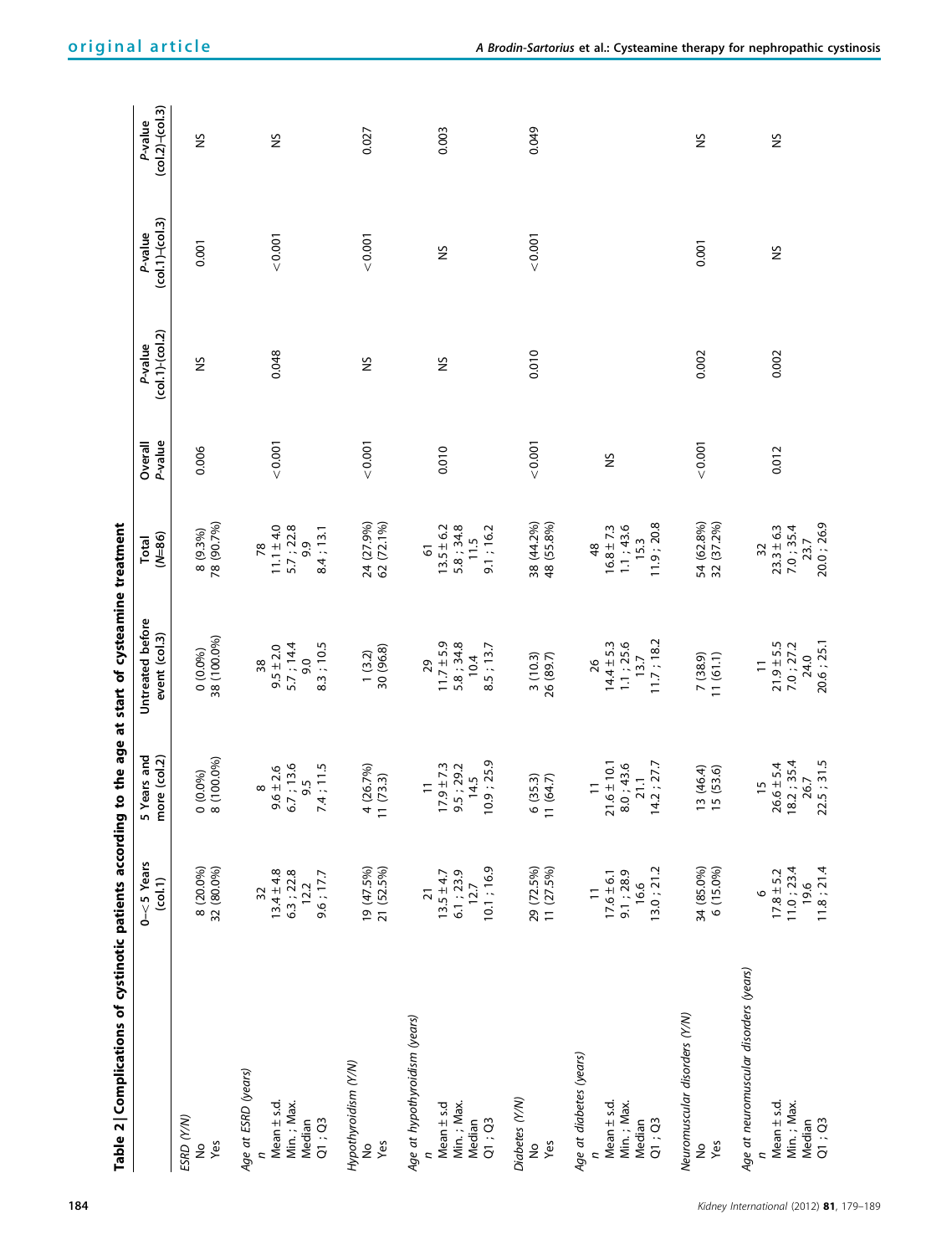| 62 (72.1%)<br>4 (36.4)<br>20(57.1)<br>38 (95.0%)<br>Death (Y/N)<br>ş                |            | P-value | $(col.1)-(col.2)$ | $(col.1)$ – $(col.3)$ | $(col.2)$ $(col.3)$ |
|-------------------------------------------------------------------------------------|------------|---------|-------------------|-----------------------|---------------------|
|                                                                                     |            | < 0.001 | < 0.001           | $\frac{2000}{5}$      | ž                   |
| 24 (27.9%)<br>7 (63.6)<br>15 (42.9)<br>$2(5.0\%)$<br>yes                            |            |         |                   |                       |                     |
| Age at death (years)                                                                |            |         |                   |                       |                     |
| 24<br>15                                                                            |            |         |                   |                       |                     |
| $26.8 \pm 7.8$<br>$21.7 \pm 5.0$<br>$29.7 \pm 8.0$<br>$22.3 \pm 1.2$<br>Mean ± s.d. |            | š       |                   |                       |                     |
| 15.3; 40.0<br>15.3; 26.8<br>15.3; 40.0<br>21.4; 23.1<br>Min.; Max.                  |            |         |                   |                       |                     |
| 26.0<br>23.2<br>29.4<br>22.3<br>Median                                              |            |         |                   |                       |                     |
| 21.1;32.0<br>22.8; 37.3<br>21.4 ; 23.1<br>Q1;Q3                                     | 15.5; 26.3 |         |                   |                       |                     |

significant overall tests. cant overall tests.

related to neuromuscular complications, were comparable to those identified by Gahl et  $al^{23}$  $al^{23}$  $al^{23}$  and to data from the ERA-EDTA registry.<sup>[31](#page-10-0)</sup> The causes of death have evolved during recent decades. More than 20 years ago, patients died from uncontrolled water and electrolyte disturbances, as well as from uremia.<sup>[26,32](#page-9-0)</sup>

Renal complications are improved by cysteamine. Cysteamine makes it possible to delay the occurrence of ESRD if therapy is introduced before the age of 5 years. In untreated patients, the mean age for ESRD is  $9.6$  years,<sup>[10](#page-9-0)</sup> and the speed of renal loss is slower under treatment.<sup>[33](#page-10-0)</sup> In the study by Cochat, patients reached ESRD at a mean age of 9.8 years, even though 83% had received treatment,<sup>[26](#page-9-0)</sup> probably due to the late introduction of cysteamine (7.3 years). The mean age of ESRD in our study is 11.1 years (median 9.9). In Gahl's study,  $23$  92% of the patients were kidney transplanted at the mean age of 12.3 years. In our study, and that of Gahl et al.,<sup>[23](#page-9-0)</sup> 9% and 8% of patients, respectively, did not need renal replacement therapy at the age of 20 years. In our cohort, patients who did not develop ESRD started treatment at a mean age of 1.5 years. In the study by Gahl et  $al$ ,  $23$  the eight non-dialyzed patients were all considered by the authors to have been adequately treated; that is, treated for more than 8 years.

Extrarenal complications such as hypothyroidism, diabetes, and neuromuscular disorders are less frequent and delayed when cysteamine has been administered before 5 years of age. Starting therapy after 5 years of age still delays hypothyroidism and diabetes. Gahl et  $al^{23}$  $al^{23}$  $al^{23}$  reported that the incidence of diabetes, hypothyroidism, and myopathy increased with the duration of non-treatment and decreased with longer treatment. In most studies, hypothyroidism and diabetes mellitus have occurred in  $75\%^{34,35}$  $75\%^{34,35}$  $75\%^{34,35}$  and  $24-50\%^{23,35,36}$  of the cases, respectively. Hypothyroidism and diabetes were the earliest extrarenal complications to develop, as confirmed in our study. Development of diabetes after renal transplantation is more common in cystinotic patients than in patients transplanted for other causes;  $36,37$  however, cysteamine may ameliorate the diabetogenic impact of corticosteroids by delaying the age of renal transplantation and by a direct effect on cystine accumulation in the  $\beta$ -cells. Prognosis appears to be primarily related to neuromuscular complications. More than one-third of the patients developed a neuromuscular event at a mean age of 24 years. Gahl et al.<sup>[23](#page-9-0)</sup> observed a 50% incidence of myopathy and 60% incidence of swallowing abnormalities. In our study, cerebral calcifications were observed during imaging in more than one-third of the patients with neurological symptoms, and atrophy in 20% of the patients. However, atrophy was also reported in two-thirds of the patients with no major clinical abnormality, as observed elsewhere.<sup>[38](#page-10-0)</sup> Hepatosplenic complications became rare with routine use of cysteamine. In our cohort, 21% of the patients underwent splenectomy because of portal hypertension, but none was performed after 1997.

Lifelong cysteamine treatment should be taken in order to prevent renal and extrarenal complications of cystinosis.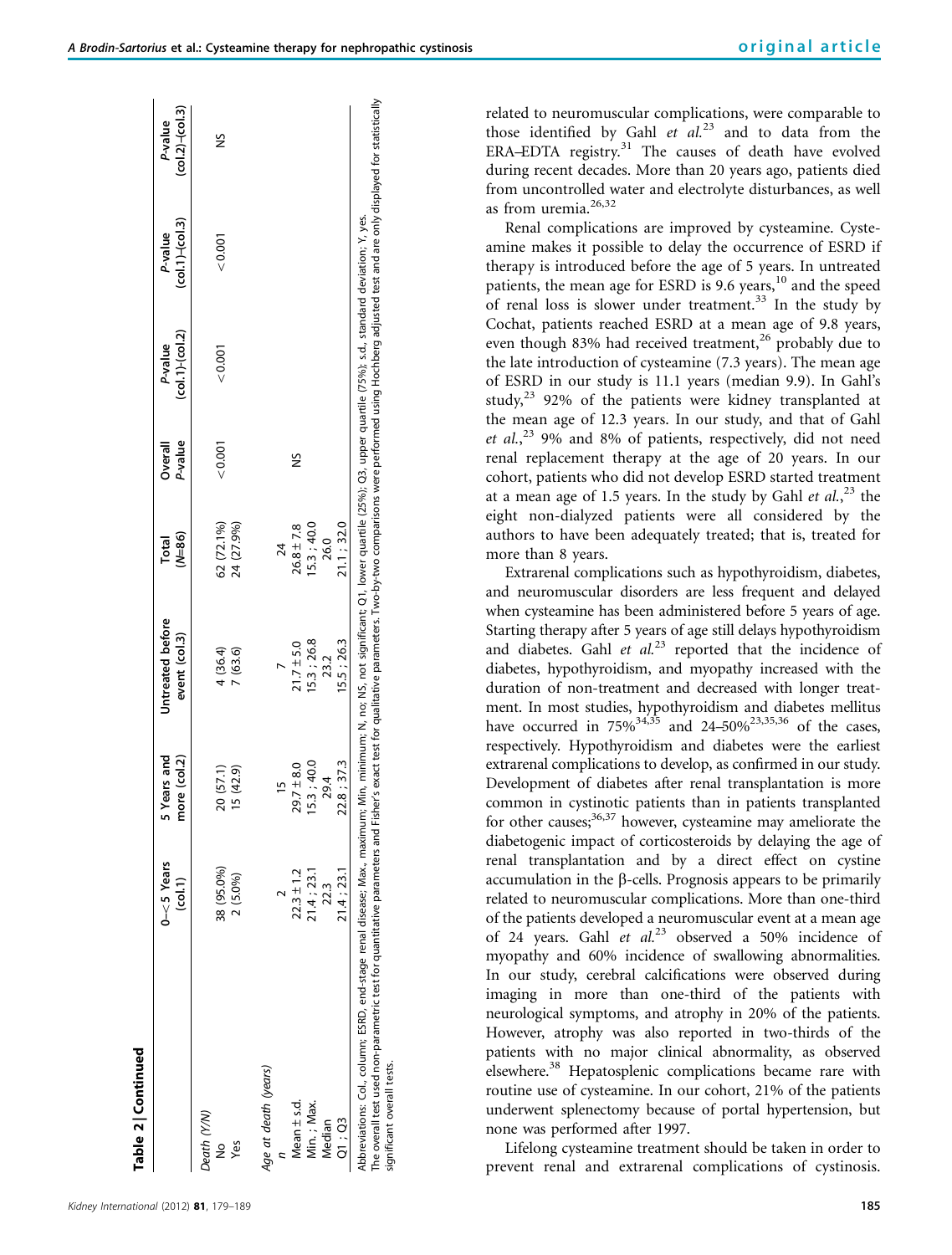<span id="page-7-0"></span>

Figure 2 | Survival curves using Kaplan-Meier analysis ( $n = 86$ ). (a) End-stage renal disease (ESRD) according to age at start of cysteamine treatment: patients were separated into three groups whether cysteamine was introduced before or after 5 years. The third group corresponds to the patients not treated before ESRD. (b) End-stage renal disease according to leukocyte cystine level  $\langle$  < 3 or > 3 nmol half-cystine/mg protein). Eight missing data. (c) Onset of hypothyroidism according to the age at start of cysteamine treatment (before or after 5 years, or not treated before hypothyroidism). (d) Onset of diabetes according to the age at start of cysteamine treatment (before and after 5 years, or not treated before diabetes). (e) Onset of neuromuscular disorder according to the age at start of cysteamine treatment (before or after 5 years, or not treated before neuromuscular disorder). (f) Death according to the age at start of cysteamine treatment (before or after 5 years, or not treated). The numbers below the curves are the number of patients at risk in the risk groups at different ages.

In the study of Gahl et  $al$ ,<sup>[23](#page-9-0)</sup> adequate treatment considered as already substantial was fixed at 8 years of age. We showed that a treatment started before 5 years of age decreased the incidence of complications. Age at the start of treatment was not mentioned in the study carried out by Gahl et al.<sup>[23](#page-9-0)</sup> In our historical cohort, the mean age of cysteamine introduction is 9.9 years. As the course of the disease was not yet described, cysteamine therapy was stopped at the time of renal transplantation. Furthermore, when extrarenal complications were found to be related to cystinosis, cysteamine was reintroduced. This may explain why only one patient from our study started cysteamine therapy between the age of 8 and 15 years. The treatment was prescribed continuously throughout life since 1995. Cysteamine should be introduced

before 5 years of age. However, we still recommend starting cysteamine as early as possible after diagnosis.

The better outcome of the cystinotic patients during the last decade could also be caused by other medical and non-medical factors. Early recognition of cystinosis allowed starting an adequate supportive therapy quickly. Patients benefit from improvement of renal transplantation outcome and progresses in diabetes medications. Cystinotic patients' families profit by better social and psychological support. Thus, improvement in symptomatic treatment of extrarenal complications and outcomes following renal transplantation has potentially contributed to higher survival.

Adherence to cysteamine treatment is poor for two reasons. First, the pharmacokinetics of the drug imposes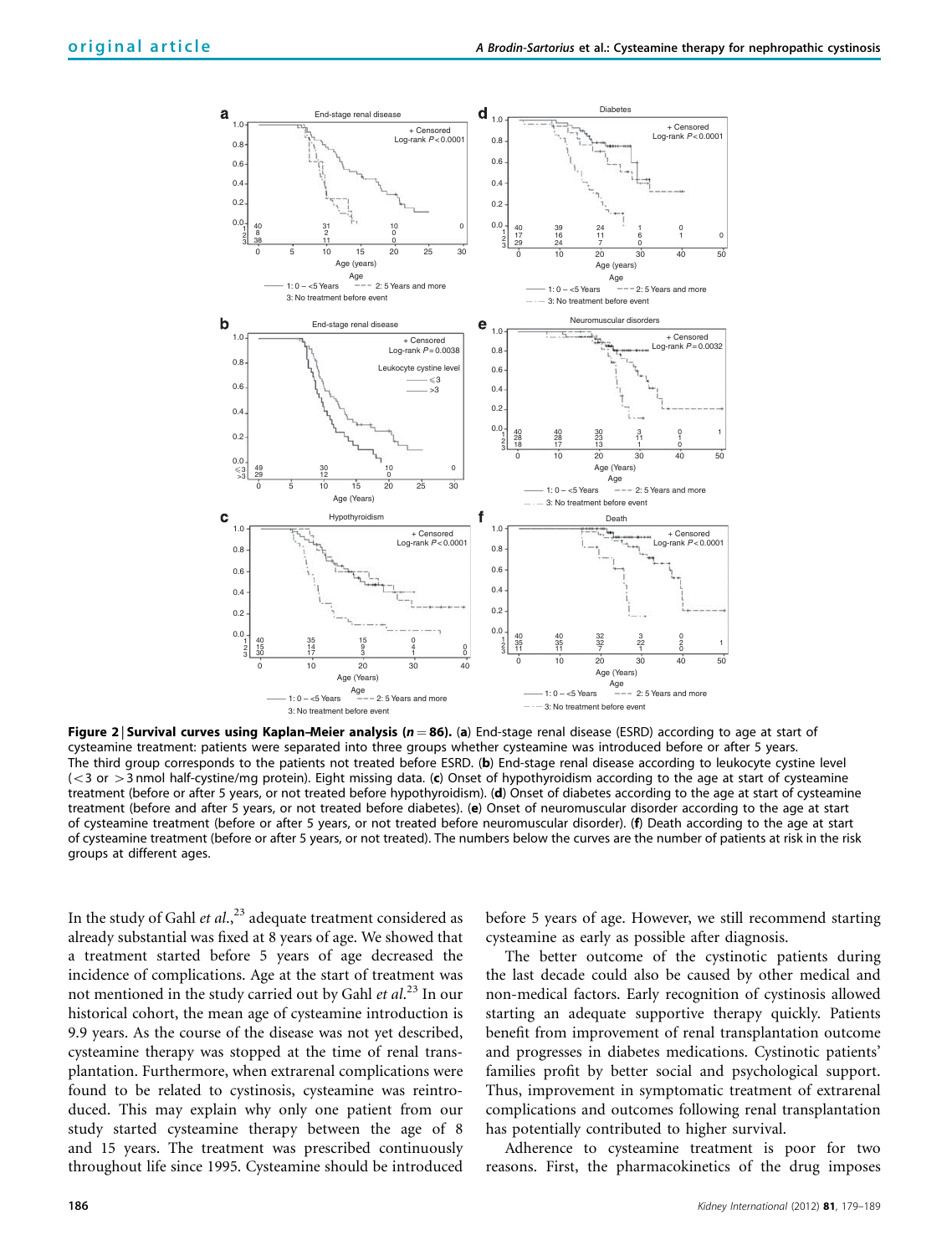<span id="page-8-0"></span>

Figure 3 | The age at first complication onset (end-stage renal disease, hypothyroidism, diabetes, neuromuscular disorder, or death) according to the age at cysteamine treatment start. The  $X = Y$  line separates the patients who started cysteamine before the onset of the first complication ( $n = 42$ ), on the left, and, on the right, the patients who started cysteamine after any complication onset ( $n = 28$ ). The five patients without complications are displayed with unfilled circle with their age. Patients who were never treated are displayed on the right part of the graph  $(n = 11)$ .

Table 3 | Educational level and professional status with the age at start of cysteamine treatment

| <b>Educational level</b> | Number of patients<br>(percentage) | Age at start of<br>treatment (in years) |
|--------------------------|------------------------------------|-----------------------------------------|
| Primary school           | $9(11\%)$                          | 21.0 [7.3-33.9]                         |
| Middle school            | 37 (43%)                           | $9.9$ [1.2-30.4]                        |
| High school              | 14 (16%)                           | $6.7$ [0.9-24.5]                        |
| University               | 26 (30%)                           | $9.1$ [0.9-38.6]                        |
| Professional status      |                                    |                                         |
| None                     | 15 (18%)                           | 16.7 [1.2–33.9]                         |
| Student                  | 34 (39%)                           | 4.4 [0.9-19.9]                          |
| Technician               | 27 (31%)                           | 11.8 [1.4-38.6]                         |
| Senior executive         | 10 (12%)                           | 14.7 [1.2-27.7]                         |

Number, N (percentage). Mean [range].

the need for oral dosing every 6 h. Second, side effects such as nausea and halitosis are frequent. In the study by Cochat et al.,<sup>[26](#page-9-0)</sup> the rate of non-adherence was estimated to be 62%. Evaluation of the compliance to cysteamine treatment throughout life is difficult as it changes from childhood, when parents look after their children, to puberty, when adherence is poor, and adulthood, when adherence is inconstant. In our study, the leukocyte cystine level was optimal in only 28% of the patients. Research is under way to develop a formulation that can be taken twice daily.<sup>[39](#page-10-0)</sup> Interestingly, a recent experimental work showed that using hematopoietic stem cells is an efficient therapy to prevent cystine accumulation in cystinosis mice.[40](#page-10-0) This new perspective of treatment needs further studies.

Although cysteamine treatment has improved the care and management of cystinotic patients over the past 20 years, the disease continues to disrupt the educational and professional life of patients. In 1999, Guest et  $al$ ,<sup>[41](#page-10-0)</sup> described

the professional outcome of 36 cystinotic patients: 28% were handicapped, 39% were students, and 33% were employed. In our cohort, 17% were at home, 40% were students, and 43% were employed. We might expect a better professional outcome for cystinotic patients if optimized treatment could be achieved.

Our study has limitations. It is a retrospective study that included patients whose diagnosis of cystinosis was made between 1961 and 1995. There may be survivor bias, especially for the early diagnosed patients in the 1960s. Improvement in supportive treatment for renal and extrarenal complications could potentially contribute to higher survival among later patients.

In conclusion, this large series confirms the severe impact of cystinosis, both in clinical terms and in relation to socioprofessional outcomes. Our findings indicate that cysteamine reduces and delays the incidence of renal and extrarenal complications. On the basis of these results, we recommend that cysteamine treatment should be started as early as possible, at the time of diagnosis. Pediatric and adult clinicians must insist on adherence to the treatment regimen.

## PATIENTS AND METHODS Patients

Adult patients, at least 15 years old, in whom nephropathic cystinosis had been diagnosed between 1961 and 1995 in France were included. Patient's data were collected from historically referent hospitals (Lyon–Herriot and Paris–Necker Hospital). French pediatric and adult nephrologists were asked about their patients. Study conduct complied with the Declaration of Helsinki Principles.

## Criteria for diagnosis and compliance

The diagnosis of cystinosis was based on evidence of cystine corneal deposits and/or elevated leukocyte cystine level  $>$ 3 nmol half-cystine/mg protein.<sup>[42](#page-10-0)</sup> Fanconi's syndrome diagnosis was based on standard clinical and biological criteria,<sup>[43](#page-10-0)</sup> including polyuria-polydipsia, electrolyte imbalance, dehydration, rickets, and growth failure. Estimated glomerular filtration rate was calculated using the abbre-viated Modification of Diet in Renal Disease formula<sup>[44](#page-10-0)</sup> or the Schwartz equation.<sup>[45,46](#page-10-0)</sup>

Compliance to cysteamine treatment was graded by the physician according to the patient questioning: good, quite good, or extended period without treatment. Leukocyte cystine level (expressed as nanomoles of half-cystine/mg protein, normal  $< 0.15$ ), measured before the cysteamine uptake, was determined using liquid chromatography–tandem mass spectroscopy (API 3000LC/MS/MS; Applied Biosystems/MDS Sciex, Foster City, CA).<sup>[47](#page-10-0)</sup>

Hypothyroidism was diagnosed if a patient was receiving L-thyroxine replacement therapy. Diabetes mellitus was diagnosed when the patient was receiving insulin therapy. With regard to the neurological complications, myopathy was defined clinically by wasting of the distal muscles of the hand. Swallowing abnormalities were diagnosed on the basis of a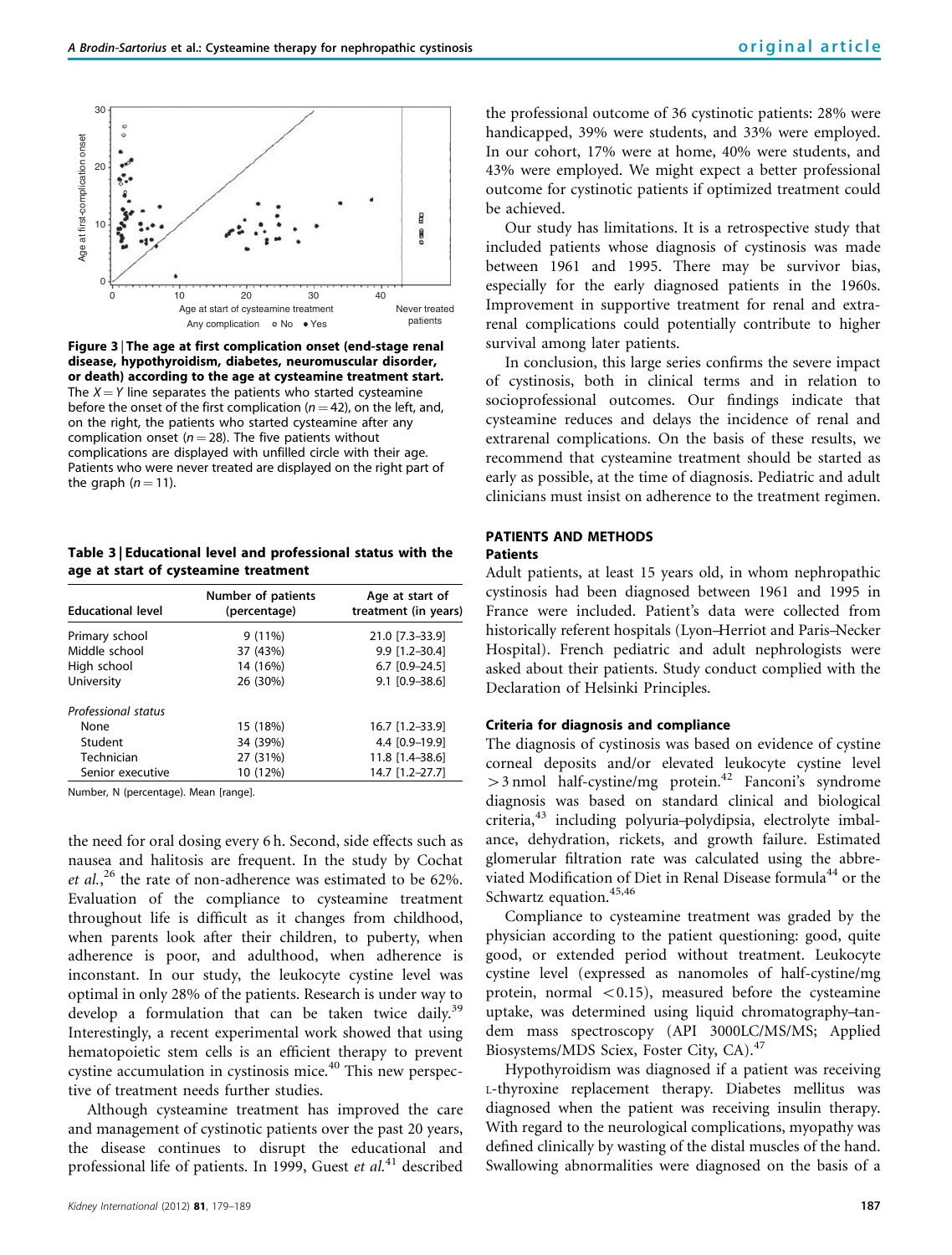<span id="page-9-0"></span>detailed examination showing impairment. Paresis is characterized by a partial loss of movement. Patients were described to have mental function deterioration when they had an obvious cognitive impairment. Hypogonadism was reported when a substitutive hormonal treatment had to be prescribed according to clinical examination and hormonal analysis.

# CTNS mutations

Blood samples for DNA studies were drawn after obtaining informed consent from patients. Mutations were detected as described elsewhere.<sup>3,5</sup>

## Statistical analysis

Data were collected in an Excel data sheet and transferred to SAS data sets. The quantitative variables were described by mean±s.d., range (minimum, maximum), median, and quartiles, and compared when necessary, using a non-parametric Wilcoxon test for the overall comparison. The qualitative variables were presented by the number of observations and percentages. Binary variables were analyzed by the Fischer's exact test. If the overall test was statistically significant, multiple comparisons were made using Hochberg adjusted test (SAS 9.2 proc multtest option ad hoc) for quantitative variables after data ranking and for qualitative variables. Survival analysis was performed using Kaplan– Meier analysis with overall log-rank testing and Bonferroni method for two-by-two comparisons. SAS 9.2 was used for data management and all calculations. Statistical significance was set to 5%.

#### DISCLOSURE

This work received research support from Orphan Europe.

#### ACKNOWLEDGMENTS

We thank the following physicians who took care of the patients and provided medical information: Professor Berthoux—CHU St Etienne, Dr Turc-Baron—CH Annecy, Professor Deteix—CHU Clermont-Ferrand, Professor Hurault de Ligny—CHU Caen, Dr Pietremont—CHU Reims, Dr Presnes and Dr Boudaillez—CHU Amiens, Dr Burtey—CHU Marseilles, Professor Dantal—CHU Nantes, Dr Goldstein—CHU Le Mans, Professor Kessler—CHU Nancy, Dr Hermelin—CH Le Havre, Pr Vanhille—CHU Valenciennes, Dr Guigonis—CHU Limoges, Dr Foulard—CHRU Lille, Dr Hannequin, and Dr Landtheler—CHU Rouen, Professor De Parscau—CHU Brest, Professor Nivet-CHRU Tours, Dr Nobili-CHU Besançon, Dr Champion and Dr Villemain—CHU Angers, Dr Lasseur—CHU Bordeaux, Professor Mousson—CHU Dijon, Professor Pouteil-Noble— CHU Lyon, Dr Daoud—CHU Lyon, Dr Maurizi—CHU Grenoble, Dr Bertheleme—Centre Perharidy/Roscoff, Professor Bensman—Hôpital Trousseau/Paris, Professor Loirat and Professor Deschênes-Hôpital Robert Debré/Paris, Dr Le Pogamp-CHU Rennes, Dr Baudet-CH Brives, and Dr Kamalodine—CH Meaux, France.

#### REFERENCES

- 1. Kalatzis V, Cherqui S, Antignac C et al. Cystinosin, the protein defective in cystinosis, is a H(+)-driven lysosomal cystine transporter. EMBO J 2001; 20: 5940–5949.
- 2. Gahl WA, Thoene JG, Schneider JA. Cystinosis. N Engl J Med 2002; 347: 111–121.
- 3. Town M, Jean G, Cherqui S et al. A novel gene encoding an integral membrane protein is mutated in nephropathic cystinosis. Nat Genet 1998; 18: 319–324.
- 4. Anikster Y, Shotelersuk V, Gahl WA. CTNS mutations in patients with cystinosis. Hum Mutat 1999; 14: 454–458.
- 5. Forestier L, Jean G, Attard M et al. Molecular characterization of CTNS deletions in nephropathic cystinosis: development of a PCR-based detection assay. Am J Hum Genet 1999; 65: 353-359.
- 6. Touchman JW, Anikster Y, Dietrich NL et al. The genomic region encompassing the nephropathic cystinosis gene (CTNS): complete sequencing of a 200-kb segment and discovery of a novel gene within the common cystinosis-causing deletion. Genome Res 2000; 10: 165–173.
- 7. Gahl WA, Bashan N, Tietze F et al. Cystine transport is defective in isolated leukocyte lysosomes from patients with cystinosis. Science 1982; 217: 1263–1265.
- 8. Gahl WA, Tietze F. Lysosomal cystine transport in cystinosis variants and their parents. Pediatr Res 1987; 21: 193–196.
- 9. Gahl WA. Cystinosis coming of age. Adv Pediatr 1986; 33: 95-126.
- 10. Manz F, Gretz N. Progression of chronic renal failure in a historical group of patients with nephropathic cystinosis. European Collaborative Study on Cystinosis. Pediatr Nephrol 1994; 8: 466–471.
- 11. Gahl WA, Kaiser-Kupfer MI. Complications of nephropathic cystinosis after renal failure. Pediatr Nephrol 1987; 1: 260–268.
- 12. Labbe A, Niaudet P, Loirat C et al. In vivo confocal microscopy and anterior segment optical coherence tomography analysis of the cornea in nephropathic cystinosis. Ophthalmology 2009; 116: 870–876.
- 13. Gahl WA, Dalakas MC, Charnas L et al. Myopathy and cystine storage in muscles in a patient with nephropathic cystinosis. N Engl J Med 1988; 319: 1461–1464.
- 14. Anikster Y, Lacbawan F, Brantly M et al. Pulmonary dysfunction in adults with nephropathic cystinosis. Chest 2001; 119: 394–401.
- 15. Sonies BC, Almajid P, Kleta R et al. Swallowing dysfunction in 101 patients with nephropathic cystinosis: benefit of long-term cysteamine therapy. Medicine (Baltimore) 2005; 84: 137–146.
- 16. Fink JK, Brouwers P, Barton N et al. Neurologic complications in longstanding nephropathic cystinosis. Arch Neurol 1989; 46: 543–548.
- 17. Fivush B, Green OC, Porter CC et al. Pancreatic endocrine insufficiency in posttransplant cystinosis. Am J Dis Child 1987; 141: 1087–1089.
- 18. Ueda M, O'Brien K, Rosing DR et al. Coronary artery and other vascular calcifications in patients with cystinosis after kidney transplantation. Clin J Am Soc Nephrol 2006; 1: 555–562.
- 19. O'Brien K, Hussain N, Warady BA et al. Nodular regenerative hyperplasia and severe portal hypertension in cystinosis. Clin Gastroenterol Hepatol 2006; 4: 387–394.
- 20. Emadi A, Burns KH, Confer B et al. Hematological manifestations of nephropathic cystinosis. Acta Haematol 2008; 119: 169–172.
- 21. Besouw MT, Kremer JA, Janssen MC et al. Fertility status in male cystinosis patients treated with cysteamine. Fertil Steril 2009; 93: 1880–1883.
- 22. Thoene JG, Oshima RG, Crawhall JC et al. Cystinosis. Intracellular cystine depletion by aminothiols in vitro and in vivo. J Clin Invest 1976; 58: 180–189.
- 23. Gahl WA, Balog JZ, Kleta R. Nephropathic cystinosis in adults: natural history and effects of oral cysteamine therapy. Ann Intern Med 2007; 147: 242–250.
- 24. Geelen JM, Monnens LA, Levtchenko EN. Follow-up and treatment of adults with cystinosis in the Netherlands. Nephrol Dial Transplant 2002; 17: 1766–1770.
- 25. Broyer M. Delayed complications of cystinosis, a review of 33 patients older than 18 years (in French). Ann Pediatr (Paris) 1995; 42: 635–641.
- 26. Cochat P, Cordier B, Lacôte C, Saïd MH. Cystinosis: epidemiology in France. In: Michel Broyer (ed). Cystinosis, Vol. 1, Elsevier: Paris, 1999, pp 28–35.
- 27. National Kidney Foundation. K/DOQI clinical practice guidelines for chronic kidney disease: evaluation, classification, and stratification. Am J Kidney Dis 2002; 39: S1–266.
- 28. Attard M, Jean G, Forestier L et al. Severity of phenotype in cystinosis varies with mutations in the CTNS gene: predicted effect on the model of cystinosin. Hum Mol Genet 1999; 8: 2507–2514.
- 29. Kalatzis V, Cohen-Solal L, Cordier B et al. Identification of 14 novel CTNS mutations and characterization of seven splice site mutations associated with cystinosis. Hum Mutat 2002; 20: 439–446.
- 30. Kalatzis V, Nevo N, Cherqui S et al. Molecular pathogenesis of cystinosis: effect of CTNS mutations on the transport activity and subcellular localization of cystinosin. Hum Mol Genet 2004; 13: 1361–1371.